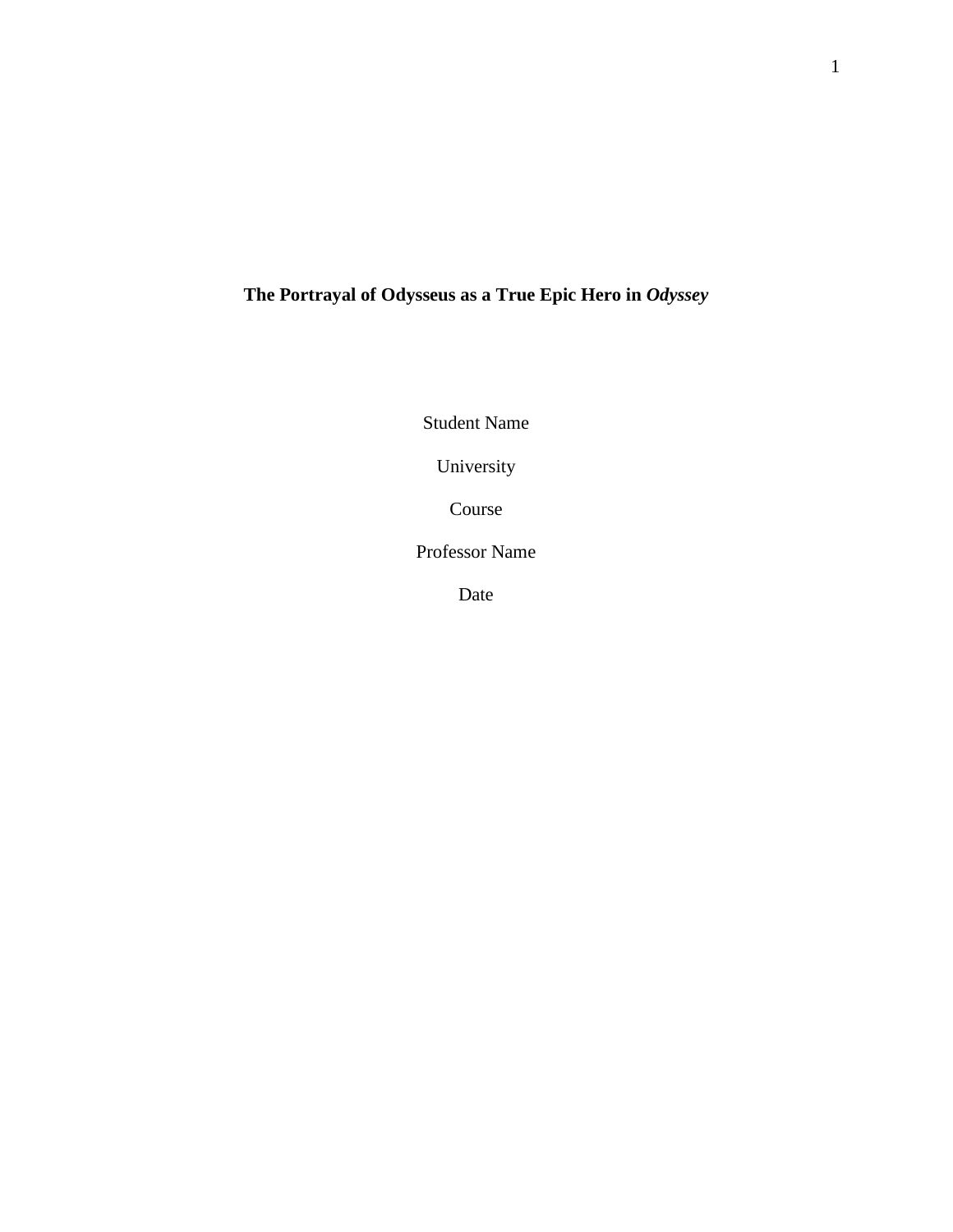#### **The Portrayal of Odysseus as a True Epic Hero in** *Odyssey*

In *Odyssey*, Homer portrays Odysseus, the king of Ithaca, as the true epic hero. The depiction of Odysseus is thoughtfully knitted together with the themes of love and loyalty that further magnify it, painting a holistic picture of a long 10-year journey home. Although it can be argued that some of Odysseus's personality traits he displays cannot be applied to a true hero, he is still depicted following a very specific heroic archetype.

### **Odysseus as an Epic Hero**

The depiction of Odysseus follows the parameters of the epic hero archetype that is widely present in ancient Greek poetry. His character is an instance of wisdom, loyalty, and extraordinary bravery, which are some of the key qualities of a hero. Liang (2017) suggests that bravery is not defined by the absence of fear, but, instead, "… it is the courage to overcome fear, which distinguishes a hero from the crowd ..." (p. 43). It is crucial for the hero to be distinguished from the crowd, as the true hero is never part of it. Instead, a hero is not a mere follower - he is a leader. A hero is someone with his own journey that others would not be able to take on due to the lack of qualities that make the essential psychological core of a hero, for example bravery.

At the same time, however, it can be argued that Odysseus is not a typical hero of ancient Greek writings; some of his character traits cannot be applied to the idealized version of a hero. In spite of his bravery, Odysseus often sheds tears, which is considered as a sign of weakness. For example, upon hearing Demodocus's song in Book 8, Odysseus is unable to control his emotions. He starts crying: "sea-blue cape / in both powerful hands, drew it over his head / and buried his handsome face, / ashamed his hosts might see him shedding tears" (Homer, 1996, p.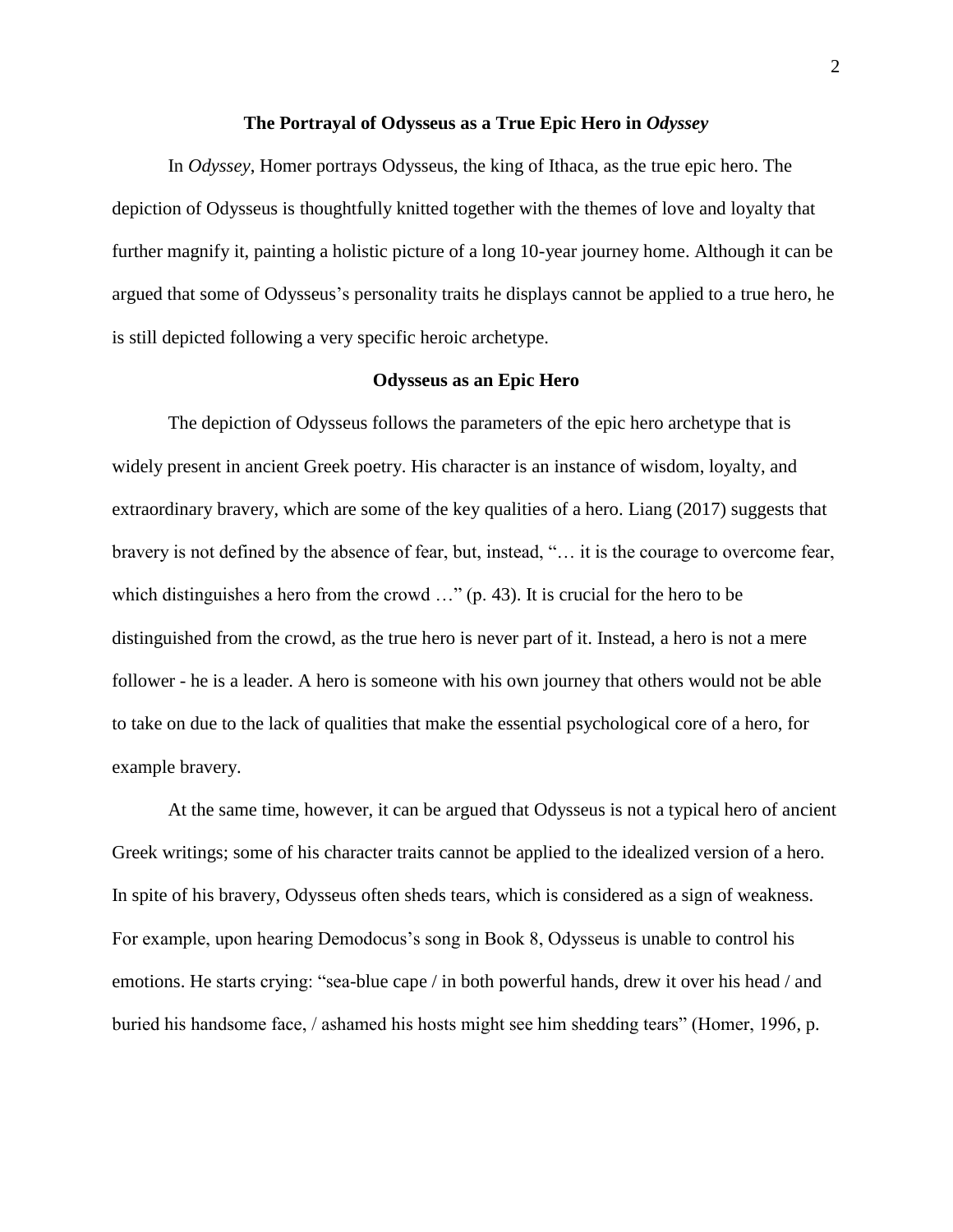119). Here, Homer accentuates Odysseus's struggle that he experiences while attempting to hide tear shedding, which is essentially seen as a weak behavior, even by the protagonist himself.

Although crying is a sign of weakness and it is not characteristically heroic, Homer still manages to present Odysseus as an epic hero. Homer does not paint an idealized picture of the protagonist. Instead, he depicts Odysseus as a human, not a God, and as any other human Odysseys is not perfect – he has feelings and emotions. Only a human can be a true hero, therefore, he, similarly to other humans, has to have weaknesses. According to Liang (2017), "his weaknesses make his strengths even more conspicuous" (p. 43). The author further suggests that tears are a sign of fear, and, being a human, the true hero has to be afraid "because he is not the most powerful" (Liang, 2017, p. 43). Therefore, it is evident that Odysseus does not have to align with the idealized version of a hero in order to perform as such in the poem.

#### **Conclusion**

With the use of particular symbols and themes, Homer creates an image of an epic hero, Odysseus, and assigns him humane qualities, for example, weaknesses that are typical of humans. However, this only further emphasizes his qualities of a hero, whom only a human can be. This is also supported by a large contrast between the Gods and Odysseus himself, who is taking a journey in their world full of dangers but still makes it home to his family.